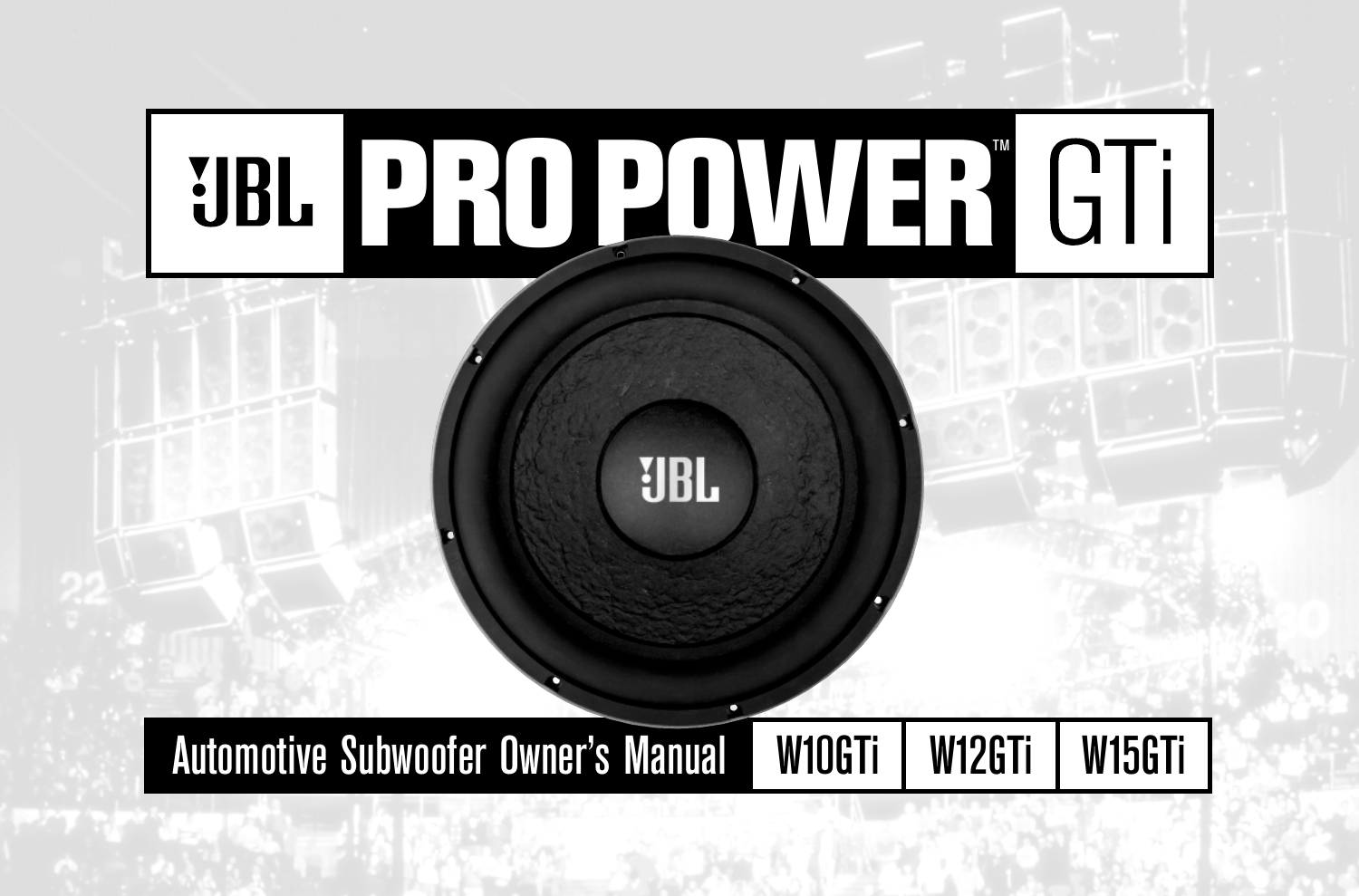## **FIBL The Official Brand of Live Music**

**Thank you** for choosing a JBL GTi Series subwoofer. GTi Series subwoofers are designed to provide maximum sound output in a variety of enclosure types while maintaining the superb sound quality associated with JBL. To ensure the best subwoofer performance, we strongly recommend that installation be entrusted to a qualified professional. Although these instructions explain how to install a GTi Series subwoofer in a general sense, they don't show the specific installation procedures that may be required for your particular vehicle. If you feel you don't have the necessary tools or experience, don't attempt the installation yourself; rather, ask your authorized JBL dealer about professional-installation options.

**Warning:** Playing loud music in an automobile can hinder your ability to hear traffic, as well as permanently damage your hearing. We recommend listening at low levels while driving. JBL accepts no liability for hearing loss, bodily injury or property damage resulting from use or misuse of this product.

## **Your Car and Bass Reproduction**

Depending on the size of the vehicle's interior listening space, reproduced frequencies below 80Hz may be boosted by nearly 12dB per octave as frequency decreases. This effect, commonly known as transfer function or cabin gain, plays an important role in defining the in-car frequency response of your subwoofer. It is displayed graphically, along with freespace response, on the enclosed data sheet for your GTi subwoofer.

#### **Power-Handling Limitations**

The power-handling capacity of any subwoofer is related to the excursion limit of its suspension and its ability to dissipate heat. A speaker reaches its excursion-limited power-handling capacity when its suspension is stretched to its limit. The excursion curve shown on the Enclosure Design Sheet (included with your woofer) displays cone excursion at the input power level required to drive the woofer to maximum linear excursion  $(X_{\text{max}})$ . The input power shown may be used as instantaneous input only.

Thermal power handling is determined by the amount of heat that may be dissipated by the driver's voice coil. The powerhandling rating assigned to your GTi Series subwoofer is its thermal-power-handling rating. This rating assumes a clean (unclipped) signal. A clipped waveform has much higher average power, due to the longer duty cycle at the top and bottom of the waveform; it will heat the woofer's voice coil faster than a clean signal and may damage the voice coil. A square wave has a 100% duty cycle and is extremely dangerous for any speaker. Audible distortion in the output of your woofer is an indication that your amplifier may be clipping, which could damage your speakers over time.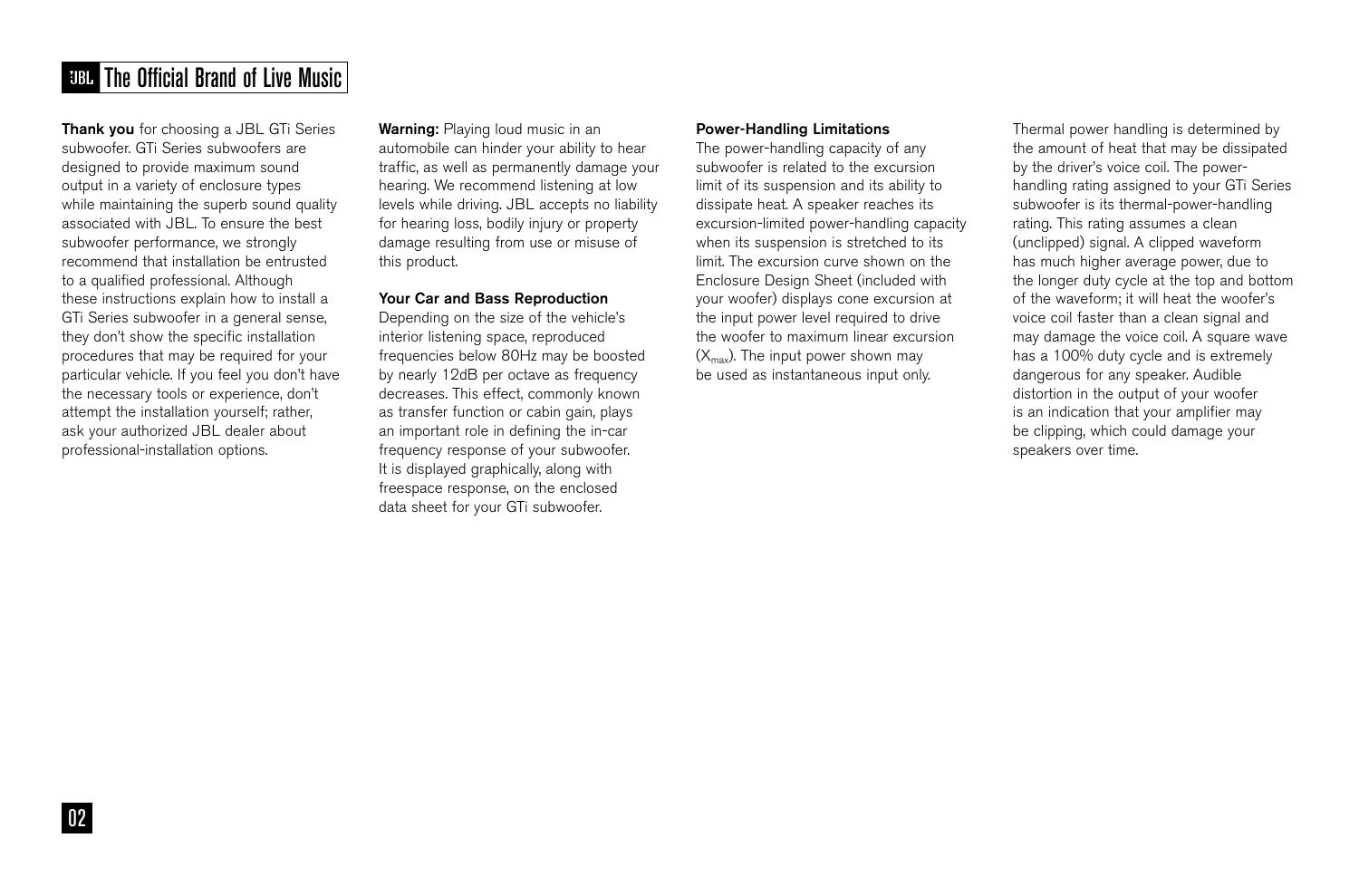### **Choosing an Enclosure**

GTi Series subwoofers are optimized to perform best in small sealed, vented and bandpass enclosures. While infinite-baffle mounting of GTi Series subs is possible, power handling will be compromised since there will be no enclosed volume of air to help the speaker's suspension control the motion of the woofer's cone. For this reason, we do not recommend infinitebaffle mounting for high-power applications.

You should choose the enclosure you'll use based on the type of music you listen to, how much amplifier power you'll use to drive the subwoofer, and how much space inside the vehicle you can devote to a subwoofer enclosure. If you'll be using your GTi Series subwoofer for SPL competition, please see the document titled "GTi as SPL Competition Subwoofers" (included with your woofer).

Because a sealed enclosure provides the most control over the woofer's movement, a woofer mounted in a sealed enclosure will handle more power at low frequencies than a woofer mounted in another enclosure type. Sealed enclosures provide more accurate sonic reproduction than other enclosure types, so they are well suited to all types of music. Sealed-enclosure construction is straightforward. An optimum sealed enclosure is always smaller than other types of enclosures that are optimized for a particular speaker, so they require the least space inside the vehicle.

Vented enclosures provide better efficiency in the 40Hz – 60Hz range, but this efficiency comes at the expense of sound output in the lowest octave (below 40Hz) and at the expense of some control and power handling below box tuning. If you are using a small amplifier, a vented box will provide more bass output from less power. Vented enclosures are also well suited to a variety of music types. Because vented enclosures require the volume of the enclosure and the size of the port to have a specific relationship with the characteristics of the woofer, the enclosure must be built exactly to the specifications provided. If you wish to use a vented enclosure, we strongly recommend having your authorized JBL dealer build it; or verify that your design is correct if you wish to build it yourself. An optimum vented enclosure is always larger than the optimum sealed box for the same woofer, and will require more space inside the vehicle.

# **BBL PRO POWER GTI**

Bandpass enclosures can provide the greatest output available from any amplifier and subwoofer combination – at the expense of sonic accuracy. If sheer SPL (sound pressure level) is what you desire most, choose a vented or bandpass enclosure. Bandpass enclosure design is very tricky and the aid of a computer and enclosure design software is necessary if you wish to design the enclosure yourself. Like a vented enclosure, a bandpass enclosure must be built exactly to the specifications provided. Bandpass enclosures can be quite large and may require a lot of space inside your vehicle.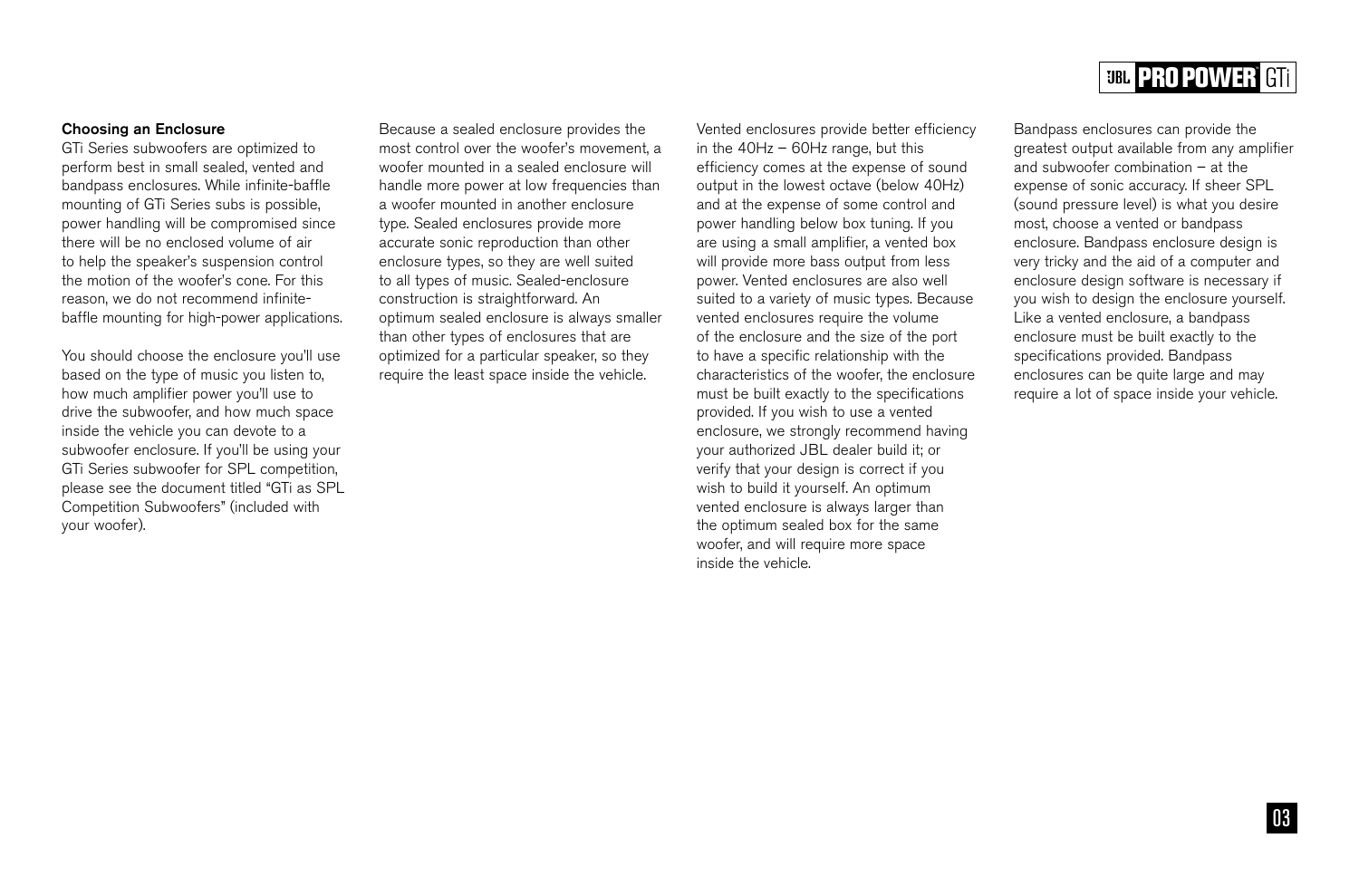# The Official Brand of Live Music

## **Enclosure Construction**

Please observe the following suggestions when building an enclosure for GTi Series subwoofers.

- 1. Choose an enclosure design from the Enclosure Design Sheet included with your subwoofer.
- 2. Use at least 3/4" (19mm) MDF (medium density fiberboard) or marine birch plywood to build the enclosure. Enclosures for 12" and larger subwoofers and smaller woofers driven by high-power amplifiers should be constructed using 1" (25mm) material.
- 3. Join pieces of wood with glue and screws; do not use nails. Once the box has been tested, seal all joints inside the box with silicone caulk.
- 4. Fill the enclosure with damping material (dacron, fiberglass insulation or long-fiber wool) according to the design you have chosen from the Enclosure Design Sheet. "0% fill" indicates that no damping material should be used; "50% fill" indicates that all interior walls except the baffle should be lined with 1" thick damping material, and "100% fill"  $\boldsymbol{\mathfrak{G}}$ indicates that the box should be loosely stuffed with damping material. Q
- 5. Use PVC or ABS plastic pipe for ports. Keep in mind that the openings at either end of the port must be at least one port diameter away from any obstruction.
- 6. Use the 10/24" machine screws and T-nuts provided to mount the woofer to the baffle. See Figure 1.

**Figure 1. Mounting the GTi woofer in its enclosure**

## **Dual Coil Versus Differential Drive® (patent pending)**

Conventional dual-voice-coil woofers use a pair of voice coils "interwound" on the former and centered in the magnetic gap. The two coils may be connected in series or parallel in order to maximize an amplifier's output power. Both coils drive the cone forward and rearward.  $X_{\text{max}}$ (one-way-linear) is determined by the amount of voice coil exposed above and below the top plate. A conventional voice coil is made up of several layers of windings, each transferring heat to the winding next to it until the heat is finally dissipated by the outside layer through the top plate, magnet and backplate. This arrangement is inefficient, and results in low thermal power handling. See Figure 2.

#### **Figure 2. Conventional dual-voice-coil design**



JBL GTi Series subwoofers employ Differential Drive, a technology developed by JBL Professional. Differential Drive employs two voice coils positioned at opposite ends of the former, each suspended in a separate magnetic gap. These two coils may be connected in series or parallel, like a conventional DVC woofer, to maximize an amplifier's output power. Both coils MUST be connected to the amplifier in correct polarity! At low power, both voice coils drive the woofer's cone, and any motor nonlinearities are cancelled by the out-of-phase coils and gaps. As power input increases so that one coil rides completely out of its gap, force is still applied to the cone by the other coil. At extremely high power, each coil will enter

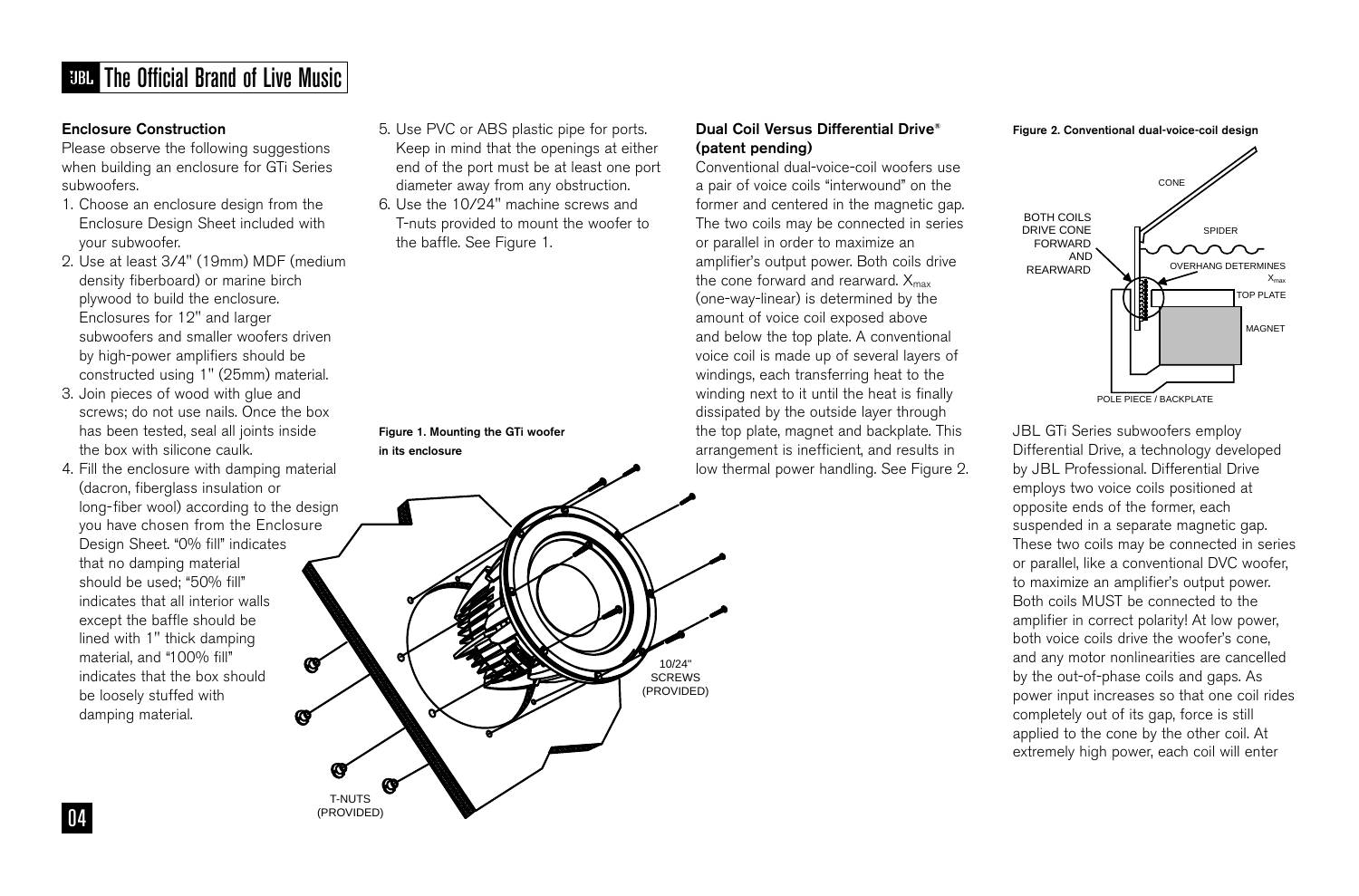

the other coil's magnetic gap. This will cause magnetic braking, which will slow the cone's motion and prevent damage due to overexcursion. For a GTi Series woofer,  $X_{\text{max}}$  is determined by the amount of voice-coil overhang between the first and second top plates. See Figure 3. Thermal power handling is far superior to a conventional DVC woofer using voice coils of a similar diameter and length because Differential Drive provides twice the heat-dissipating surface area and two top plates to transfer heat to the magnet-cover fins.





## **Connecting Your Subwoofer to an Amplifier:**

**Configuring the voice coils:**

#### **Figure 4. Terminal locations**



*Note: Unlike conventional DVC subwoofers, the two sets of terminals are configured so that both positive (+) terminals are on one side of the frame and both negative (–) terminals are on the other side. GTi Series subwoofers are shipped with terminal jumpers installed which configure the two 6-ohm voice coils in parallel for a 3-ohm load.*

*Note: Both voice coils MUST be connected to the amplifier in series or parallel.*

**Figure 5. Connecting the voice coils in parallel (3 ohms)**

*Note: Connect the coils in parallel if you are connecting a single woofer to an amplifier.*



**Figure 6. Connecting the voice coils in series (12 ohms)**



05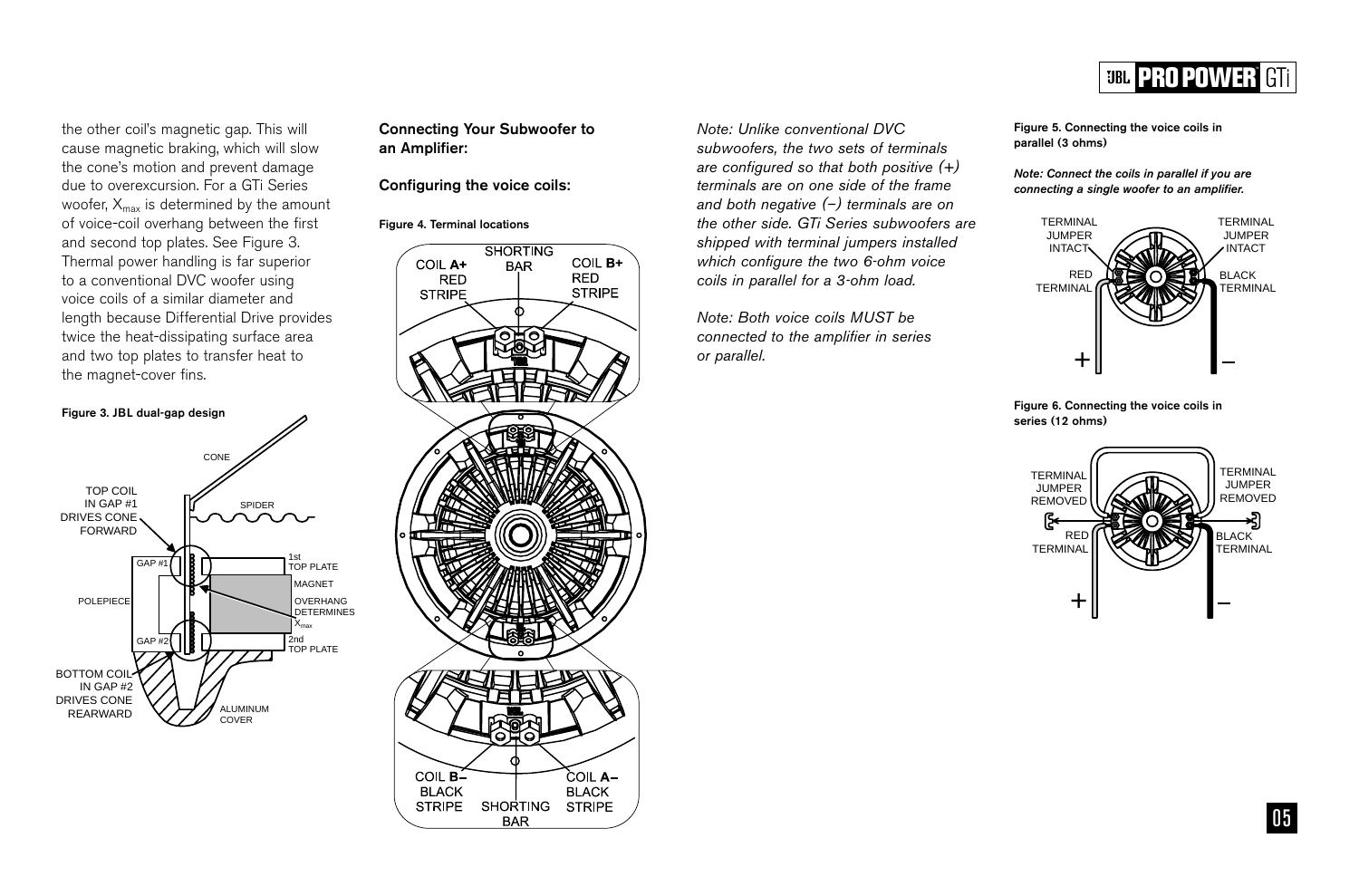# The Official Brand of Live Music

**Configuring multiple woofers for connection to a single amplifier:**



**Figure 9. Connect four woofers in parallel (with**

+

၉€

→য়ৣ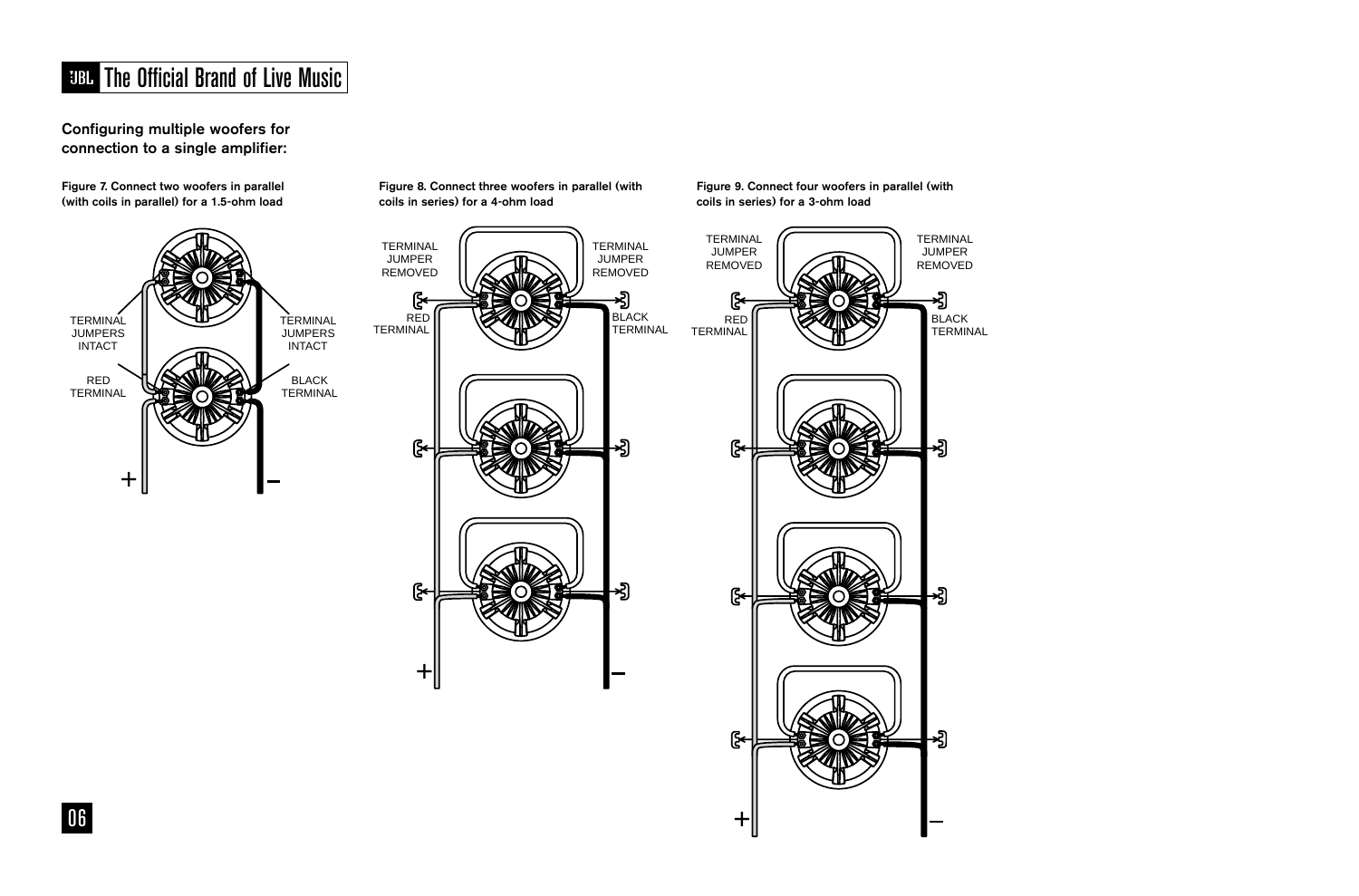# Specifications

|                             | W10GTi<br>10" Automotive subwoofer | W12GTi<br>12" Automotive subwoofer | W <sub>15</sub> GTi<br>15" Automotive subwoofer |
|-----------------------------|------------------------------------|------------------------------------|-------------------------------------------------|
| Power handling (peak)       | 3000W                              | 4000W                              | 5000W                                           |
| Power handling (avg.)       | 600W                               | 700W                               | 800W                                            |
| Frequency response (in-car) | $20Hz - 1kHz, \pm 3dB$             | $18Hz - 1kHz$ , $\pm 3dB$          | $16Hz - 1kHz$ , $\pm 3dB$                       |
| Impedance                   | 3 or 12 ohms                       | 3 or 12 ohms                       | 3 or 12 ohms                                    |
| Sensitivity (2.83V/1m)      | 90dB                               | 91dB                               | 92dB                                            |
| Overall diameter            | 10-1/2" (267mm)                    | 12-1/4" (312mm)                    | 15-1/4" (388mm)                                 |
| <b>Cut-out diameter</b>     | 9-3/16" (234mm)                    | 11" (280mm)                        | 13-7/8" (353mm)                                 |
| <b>Mounting depth</b>       | $9-1/8$ " (232mm)                  | 10-1/4" (260mm)                    | 10-1/4" (260mm)                                 |
| <b>Basket displacement</b>  | .108 cu. ft. (3.06 L)              | .149 cu. ft. (4.23 L)              | .174 cu. ft. (4.93 L)                           |